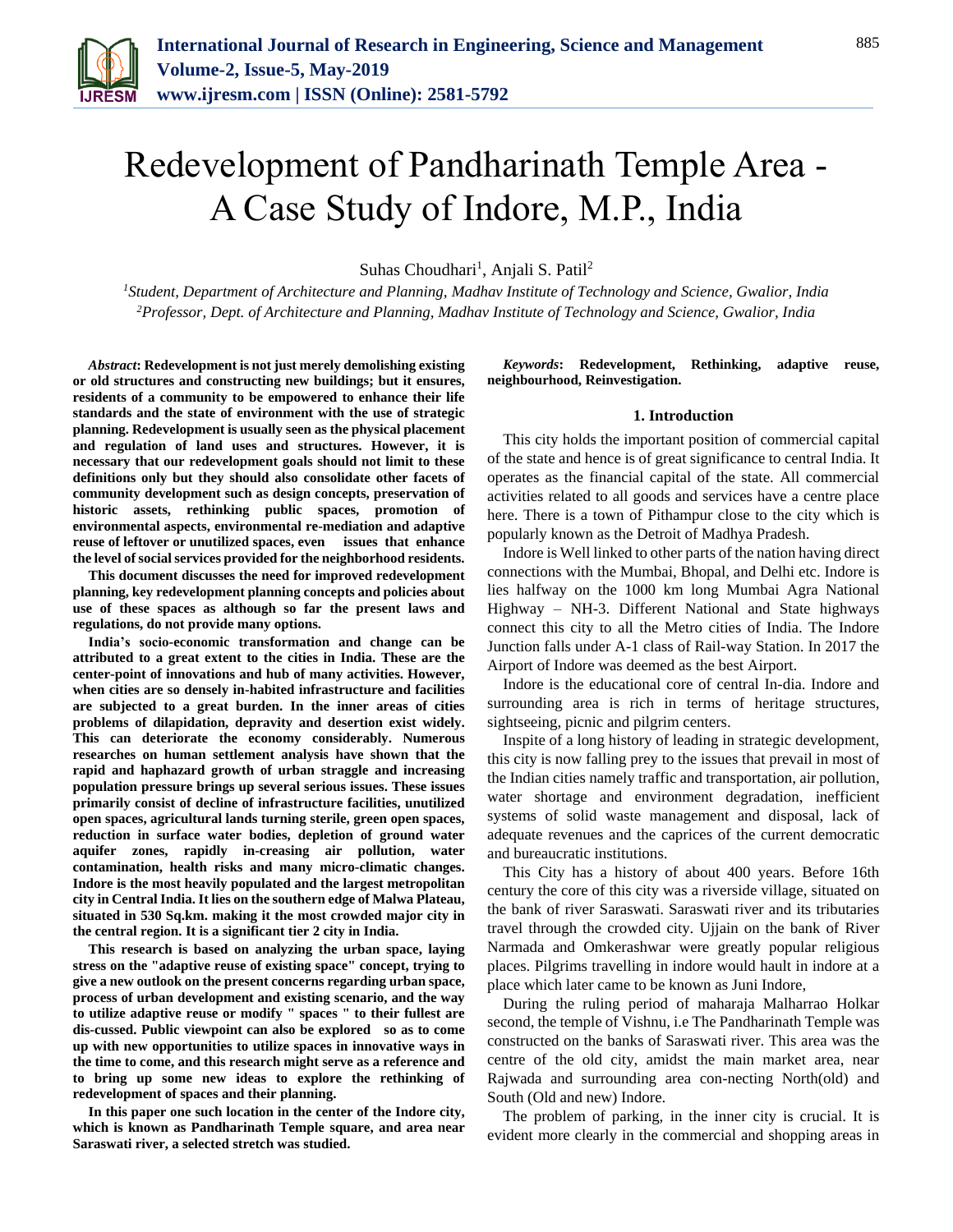

the city. However recently it has become a major problem on the streets and crowded roads as well. Last 4-5 years have witnessed this problem grow multiple folds.

# *A. Study objectives*

The objectives of the study are as listed below:

- 1. To analyze the present status of the selected area.
- 2. To identify the reasons influencing the present scenario.
- 3. To analyze and to lay the base for the improvement in traffic condition,
- 4. Overcrowding, parking problems especially at peak hours.
- 5. To analyze the commercial activities e.g. florists and fruit merchants and other vendors causing impediment in vehicular and pedestrian movements. And identify the alternative spaces for relocation.
- 6. To examine the existing situation of basic facilities and amenities.
- 7. To assess and cater the environmentally compatible urban planning.

# *B. Problems faced during study*

The parking in the old Indore commercial areas has become critical because of heavy concentration of activities, narrow road widths, and encroachments on roads, non-motorized traffic and limited space available for parking.

- Problem of informal marketing on road side-Hawkers, road side vendors, informal squatting of vegetable /grocery/fruit /florist item vendors are a serious problem in the city, affecting the road efficiency.
- In spite of space allocated to the vendors, they do not prefer to use the space and turn back for their business along the road side, areas irrespective of penalized by Nagar nigam time to time
- Traffic congestion: Disruption in the regular traf-fic flow occurs when traffic demand is high., immobilized vehicles cover up the entire width of the road, informally known as a traffic jam.
- Capacity Constraint: Most of the roads have Capacity Constraint, the width or road especially in inner built up areas, inner cordon roads and even at some points the regional and outer cordon roads have lesser width/related infrastructure in context to the traffic volume they have to bear.
- Inadequate Road hierarchy: Road hierarchy is not as per the acceptable level, so the traffic movement is not smooth, the primary corridors, secondary corridors do not follow the norms.
- Mixed Traffic-The most of the roads in the city are subjected to mixed kind of traffic, the slow, very slow, fast moving traffic move on the same roads /traffic corridors, due to which the average speed of city is lowered down.
- Traffic management: The city has very weak traffic management; the traffic is regulated by traffic police, which

is mostly untrained/not properly trained in traffic affairs, which fails in regulating traffic.

- Absence of Traffic Management Plan: No comprehensive Traffic Management Plan is prepared for the Area, the only methodology adopted is the traffic plan by police which is done in non-technical way.
- Lack of safety: Proper considerations have not been kept for safety of people on the roads, especially for pedestrians, cyclists and people moving on two wheelers. Speed controls, use of helmet are not in practice, the traffic violators are hardly penalized.
- Enforcement of Traffic rules-The traffic rules are not properly enforced, the reason being the lack of willingness in administration and extremely less and untrained manpower deputed for this purpose.

# **2. Need of study**

Inspite of the decentralization of the commercial centers to the outskirts of the city, the old city portion is still the commercial heart and hub of the city. In today's context, Revitalization of City as a whole or in parts becomes essential due to the growth pattern, rapid expansion and economic development to keep pace with the fast changing scenario The structures/areas planned long back keeping in mind the existing situation at that time, seems out of place in the changing city structure and are at the verge of losing its usefulness to the cause for which they were planned. It therefore becomes essential to redefine and revitalize these age-old city areas in terms of its usefulness in general to the city as a whole and in particular, to the area in which they are located. which due to various constraints are always in bad situation.

*A. Study methodology*

The methods adopted to collect data for the surveys can be summarized as follows:

- 1. Literature study regarding, the redevelopment of an area.
- 2. Referring and analyzing Book case studies of areas developed in Surat, Ahemadabad city to understand the issues and process of development.
- 3. Study and analysis of various records and reports maintained by the government offices, municipal offices, revenue department, etc. to collect information regarding selection of area.
- 4. Identification of area for study from city map.
- 5. Physical Surveys conducted to experience the existing status of a selected area.
- 6. Questionnaire form was prepared and information was collected by categorical investigation.
- 7. Analysis of data collected for finding key issues.
- 8. Conclusions drawn from the findings.
- 9. Formulation of policy for better uses of the open spaces.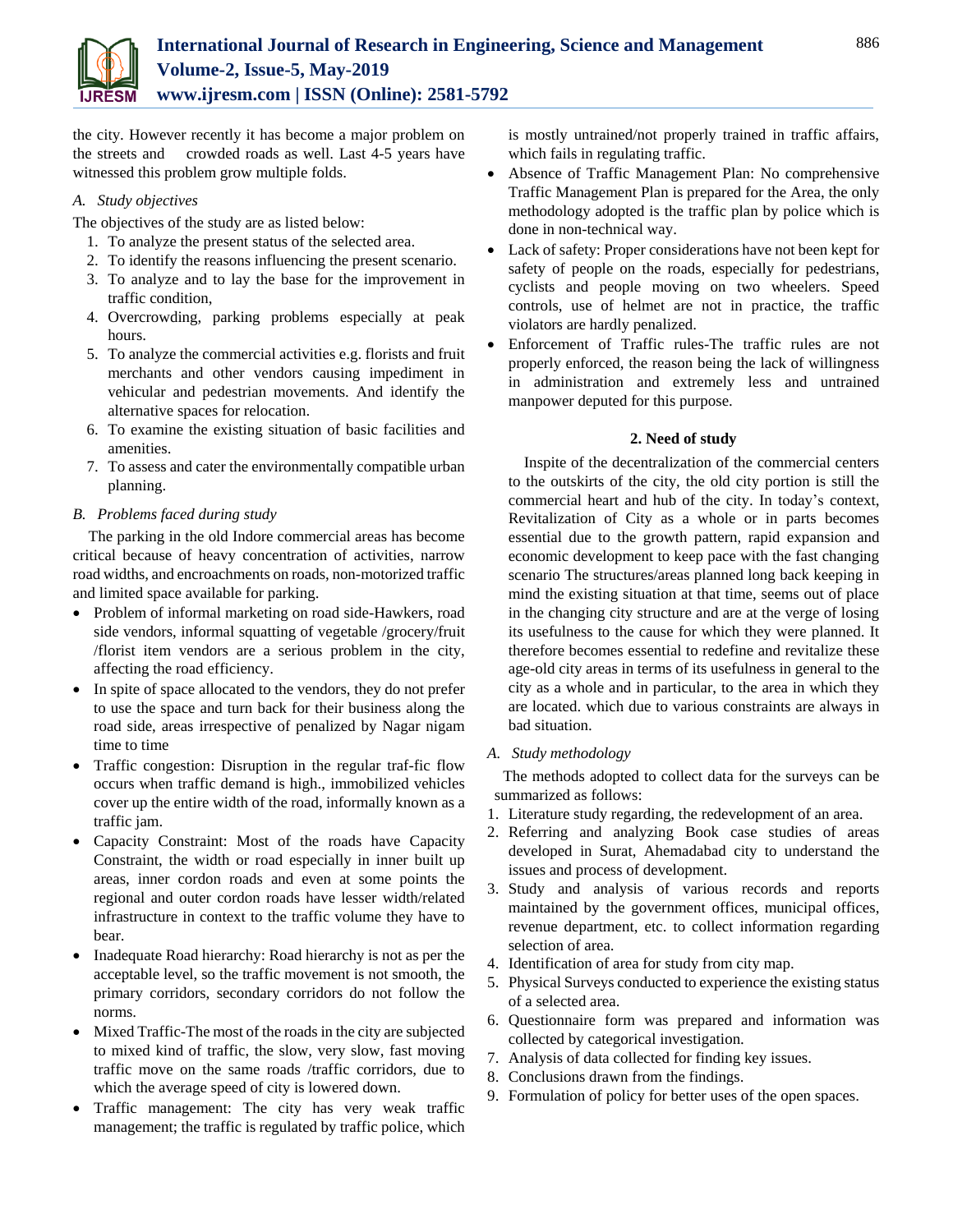

## **3. Study area profile**

The city of Indore is the commercial capital of the state and is of significant importance to country. Indore functions as the financial capital of Madhya Pradesh, and is a commercial centre for goods and services. Rajwada and surrounding areas, are densely populated market areas, such as cloth market, Grocery market, Khajuri Bajar books and Stationary market, fancy items,utencils,sarafa, food stalls, vegetable market etc. Pandharinath Temple area, is situated @1km from the Rajwada palace campus and connects Y.N.Road, Rajwada market area, Aada bajar, Krishnapura Chhatri etc.



Fig. 1. Study area location

Identifying the study area, especially nearby the old city center, Rajwada and surrounding market area, still serving as a connection between old and new developed area.

The Land use survey was conducted to analyse existing status of the residents. Most of the buildings are ground plus one or two storeyed.

Traffic survey conducted to analyse pedestrian and vehicular flow on the selected stretch. The analysis is carried out by extracting the vehicular data. The data is being analyzed for the pedestrian speed, pedestrian space, pedestrian flow and pedestrian density.

## **4. Data collection**

#### *A. Primary data*

The primary data are the major data which form the basis of the surveys conducted Along length & breadth of the selected stretch. Such as

- 1. Land use survey.
- 2. Transportation Survey for Vehicular and pedestrian flow movement analysis.
- 3. Utility survey for assessment of basic services amenities and facilities.
- 4. Study of parcels open spaces, public and privately owned.
- 5. Study of building heights
- 6. Study of existing Vegetation.
- 7. Because of the encroachment of small commercial shops, on both sides of road at all the six locations the width of road is not found to be constant throughout the length of the selected stretch. An average value is surmised as the width from all the readings taken.

#### *B. Secondary data*

The secondary data are the data which are of secondary importance to the study, but without which the primary data collection cannot precede includes,

- 1. Census, information collected by government departments, organizational records and data which was originally meant for other researches.
- 2. Procuring the general details of Indore town from Indore Nagar Palika.
- 3. Getting the map of Indore town from Indore Na-gar Nigam.
- 4. Getting land use map of Indore city.
- 5. Getting traffic flow records from transportation department.
- 6. Physical survey and data regarding existing traffic situation.
- 7. Physical survey and data regarding existing vegetation.
- 8. Physical survey and data regarding existing build-ing heights.

## **5. Conclusion**

After analyzing the findings based on the theory and analysis, it is concluded that the redevelopment of an urban space can be achieved through several efforts, such as re-designing new functional-activities and elements that con-tribute to a new vitality in concomitance with its appearance as an urban magnet and generator in the area.

Given the strategies to revitalize unused urban space proven by the new functions and activity which are based upon local daily activities help to establish and enliven the time frame usage of the urban areas. It is also observed that the urban continuity through the pathways can be considered in this case. Besides, forging a linkage between various functions that exist in the study area it also leverages several elements that already exists around the traditional market and the daily life of the local culture of the people within the city.

Urban Voids have huge potential of improving the place and creating a stronger urban fabric of the city. Reclaiming the dead spaces by intervening could solve the perception of these spaces and thereby create better shared spaces by increasing the imagination and comfort. These spaces can be seen as great potential in this expensive world and exploited as urban public spaces such as public gathering spaces, pocket parks or plazas